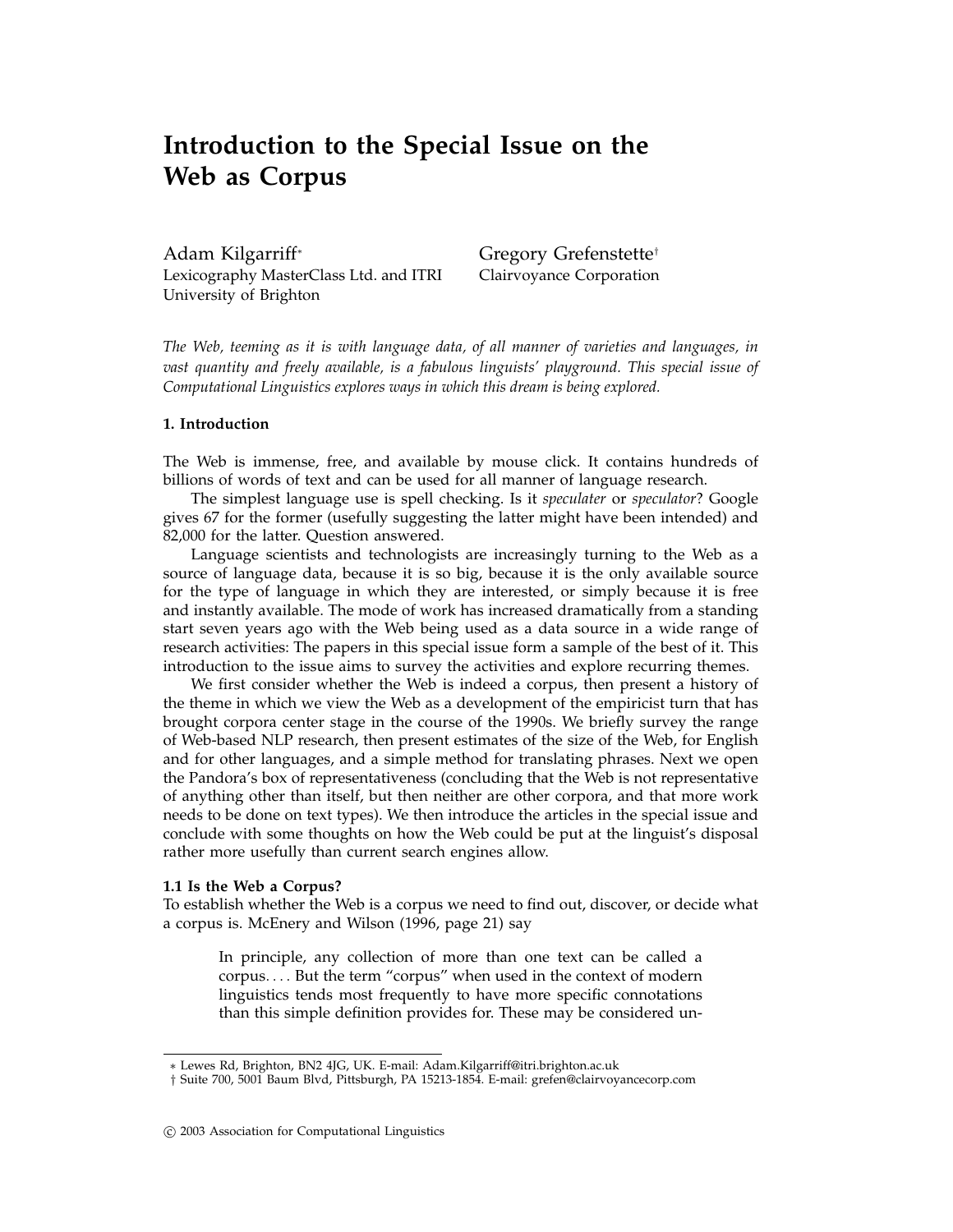Computational Linguistics Volume 29, Number 3

der four main headings: sampling and representativeness, finite size, machine-readable form, a standard reference.

We would like to reclaim the term from the connotations. Many of the collections of texts that people use and refer to as their corpus, in a given linguistic, literary, or language-technology study, do not fit. A corpus comprising the complete published works of Jane Austen is not a sample, nor is it representative of anything else. Closer to home, Manning and Schütze (1999, page 120) observe:

In Statistical NLP, one commonly receives as a corpus a certain amount of data from a certain domain of interest, without having any say in how it is constructed. In such cases, having more training data is normally more useful than any concerns of balance, and one should simply use all the text that is available.

We wish to avoid a smuggling of values into the criterion for corpus-hood. McEnery and Wilson (following others before them) mix the question "What is a corpus?" with "What is a good corpus (for certain kinds of linguistic study)?" muddying the simple question "Is corpus *x* good for task *y*?" with the semantic question "Is *x* a corpus at all?" The semantic question then becomes a distraction, all too likely to absorb energies that would otherwise be addressed to the practical one. So that the semantic question may be set aside, the definition of corpus should be broad. We define a corpus simply as "a collection of texts." If that seems too broad, the one qualification we allow relates to the domains and contexts in which the word is used rather than its denotation: *A corpus is a collection of texts when considered as an object of language or literary study.*

The answer to the question "Is the web a corpus?" is yes.

#### **2. History**

For chemistry or biology, the computer is merely a place to store and process information gleaned about the object of study. For linguistics, the object of study itself (in one of its two primary forms, the other being acoustic) is found on computers. Text is an information object, and a computer's hard disk is as valid a place to go for its realization as the printed page or anywhere else.

The one-million-word Brown corpus opened the chapter on computer-based language study in the early 1960s. Noting the singular needs of lexicography for big data, in the 1970s Sinclair and Atkins inaugurated the COBUILD project, which raised the threshold of viable corpus size from one million to, by the early 1980s, eight million words (Sinclair 1987). Ten years on, Atkins again took the lead with the development (from 1988) of the British National Corpus (BNC) (Burnard 1995), which raised horizons tenfold once again, with its 100 million words and was in addition widely available at low cost and covered a wide spectrum of varieties of contemporary British English.<sup>1</sup> As in all matters Zipfian, logarithmic graph paper is required. Where corpus size is concerned, the steps of interest are 1, 10, 100,  $\dots$ , not 1, 2, 3,  $\dots$ 

Corpora crashed into computational linguistics at the 1989 ACL meeting in Vancouver, but they were large, messy, ugly objects clearly lacking in theoretical integrity in all sorts of ways, and many people were skeptical regarding their role in the discipline. Arguments raged, and it was not clear whether corpus work was an acceptable

<sup>1</sup> Across the Atlantic, a resurgence in empiricism was led by the success of the noisy-channel model in speech recognition (see Church and Mercer [1993] for references).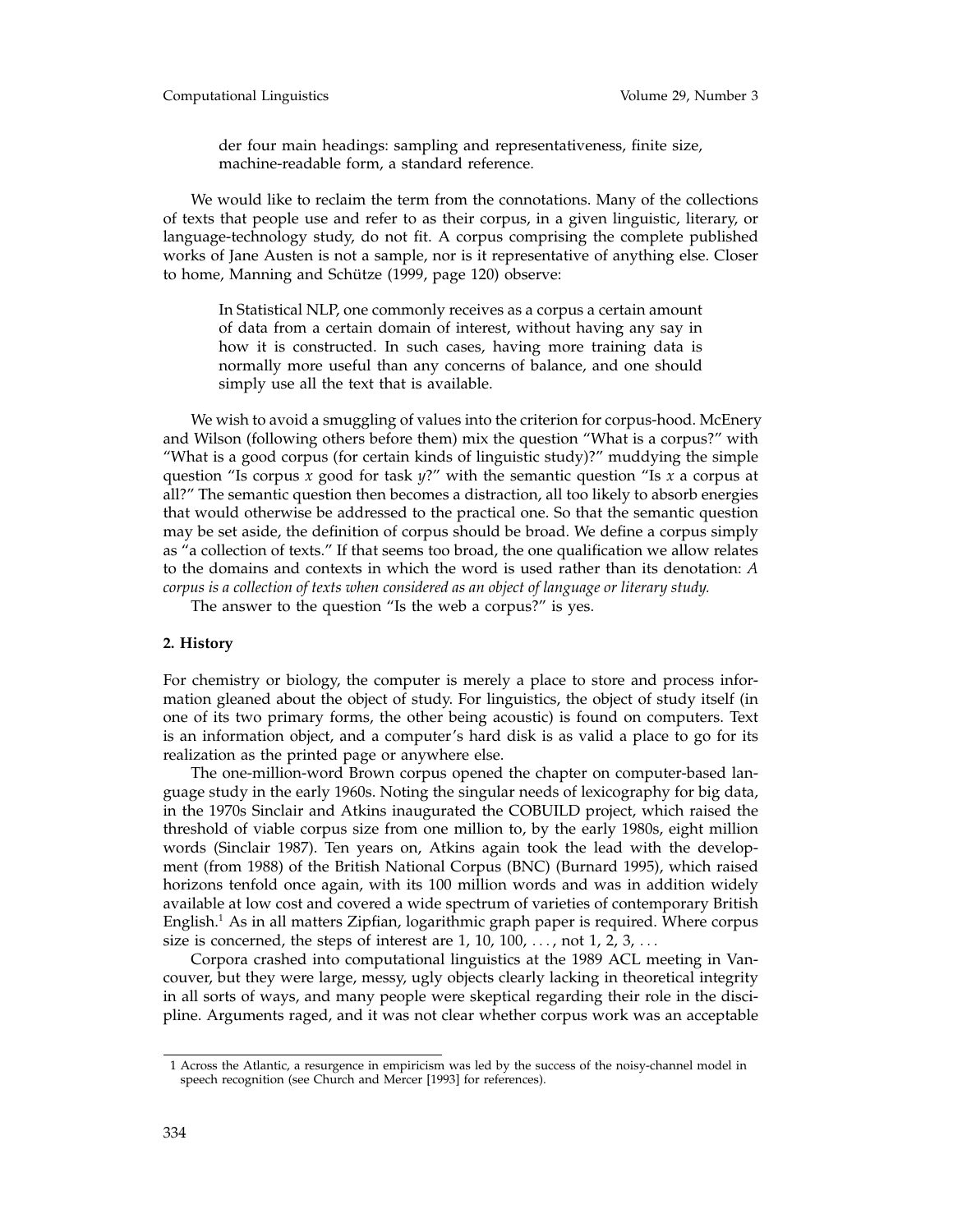part of the field. It was only with the highly successful 1993 special issue of this journal, "Using Large Corpora" (Church and Mercer 1993), that the relation between computational linguistics and corpora was consummated.

There are parallels with Web corpus work. The Web is anarchic, and its use is not in the familiar territory of computational linguistics. However, as students with no budget or contacts realize, it is the obvious place to obtain a corpus meeting their specifications, as companies want the research they sanction to be directly related to the language types they need to handle (almost always available on the Web), as copyright continues to constrain "traditional" corpus development,<sup>2</sup> as people want to explore using more data and different text types, so Web-based work will grow.

The Web walked in on ACL meetings starting in 1999. Rada Mihalcea and Dan Moldovan (1999) used hit counts for carefully constructed search engine queries to identify rank orders for word sense frequencies, as an input to a word sense disambiguation engine. Philip Resnik (1999) showed that parallel corpora—until then a promising research avenue but largely constrained to the English-French Canadian Hansard—could be found on the Web: We can grow our own parallel corpus using the many Web pages that exist in parallel in local and in major languages. We are glad to have the further development of this work (co-authored by Noah Smith) presented in this special issue. In the student session of ACL 2000, Rosie Jones and Rayid Ghani (2001) showed how, using the Web, one can build a language-specific corpus from a single document in that language. In the main session Atsushi Fujii and Tetsuya Ishikawa (2000) demonstrated that descriptive, definition-like collections can be acquired from the Web.

# **2.1 Some Current Themes**

Since then there have been many papers, at ACL and elsewhere, and we can mention only a few. The EU MEANING project (Rigau et al. 2002) takes forward the exploration of the Web as a data source for word sense disambiguation, working from the premise that within a domain, words often have just one meaning, and that domains can be identified on the Web. Mihalcea and Tchklovski complement this use of Web as corpus with Web technology to gather manual word sense annotations on the Word Expert Web site. $3$  Santamaría et al., in this issue, discuss how to link word senses to Web directory nodes, and thence to Web pages.

The Web is being used to address data sparseness for language modeling. In addition to Keller and Lapata (this issue) and references therein, Volk (2001) gathers lexical statistics for resolving prepositional phrase attachments, and Villasenor-Pineda et al. (2003) "balance" their corpus using Web documents.

The information retrieval community now has a Web track as a component of its TREC evaluation initiative. The corpus for this exercise is a substantial (around 100GB) sample of the Web, largely using documents in the .gov top level domain, as frozen at a given date (Hawking et al. 1999).

The Web has recently been used by groups at Sheffield and Microsoft, among others, as a source of answers for question-answering applications, in a merge of search engine and language-processing technologies (Greenwood, Roberts, and Gaizauskas

<sup>2</sup> Lawyers may argue that the legal issues for Web corpora are no different from those around non-Web corpora. However, first, language researchers can develop Web corpora just by saving Web pages on their own computer without any copying, thereby avoiding copyright issues, and second, a Web corpus is a very minor subspecies of the caches and indexes held by search engines and assorted other components of the infrastructure of the Web: If a Web corpus is infringing copyright, then it is merely doing on a small scale what search engines such as Google are doing on a colossal scale.

<sup>3</sup> http://teach-computers.org/word-expert.html.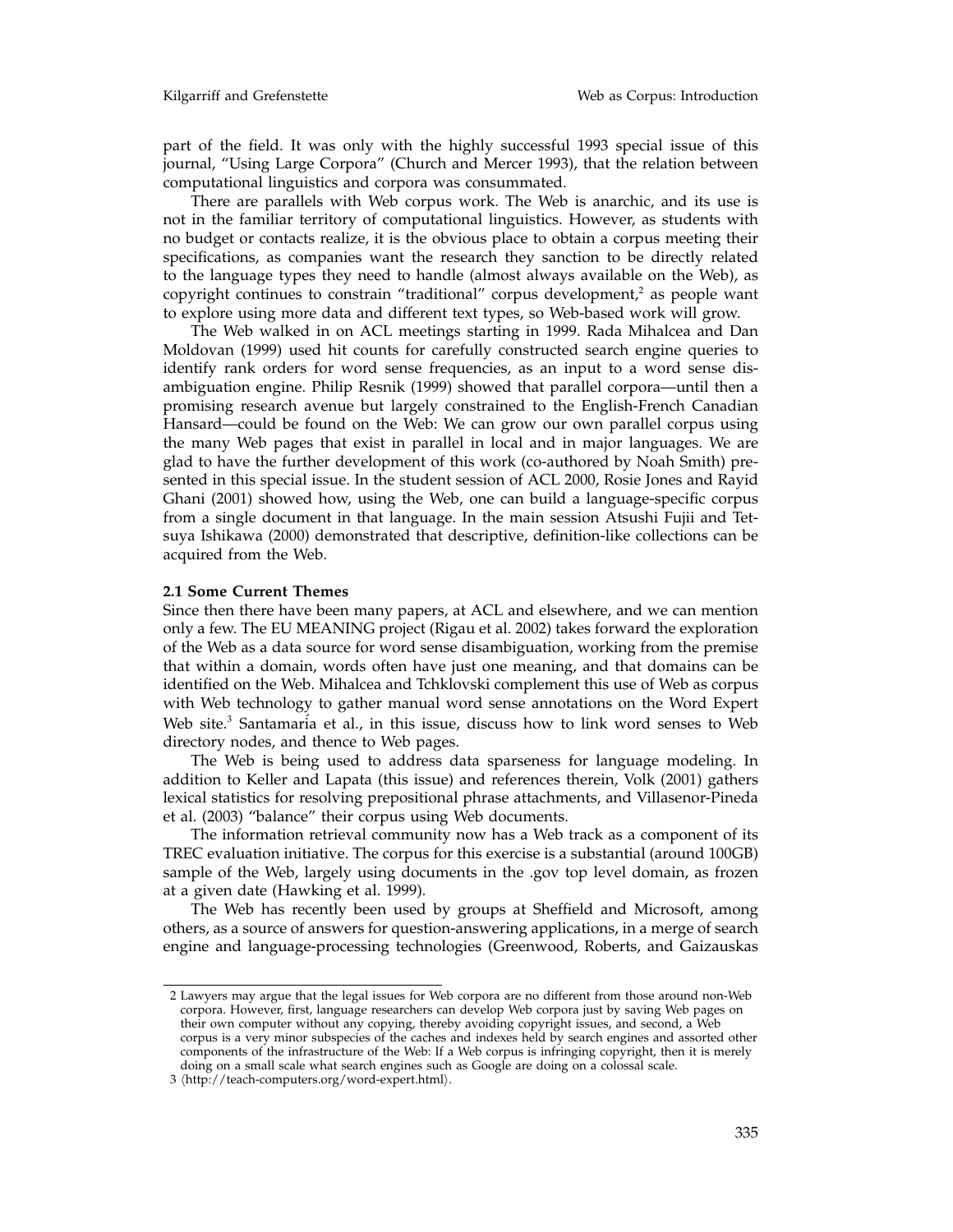2002; Dumais et al. 2002). AnswerBus (Zheng 2002) will answer questions posed in English, German, French, Spanish, Italian, and Portuguese.

Naturally, the Web is also coming into play in other areas of linguistics. Agirre et al. 2000) are exploring the automatic population of existing ontologies using the Web as a source for new instances. Varantola (2000) shows how translators can use "just-in-time" sublanguage corpora to choose correct target language terms for areas in which they are not expert. Fletcher (2002) demonstrates methods for gathering and using Web corpora in a language-teaching context.

#### **2.2 The 100M Words of the BNC**

One hundred million words is a large enough corpus for many empirical strategies for learning about language, either for linguists and lexicographers (Baker, Fillmore, and Lowe 1998; Kilgarriff and Rundell 2002) or for technologies that need quantitative information about the behavior of words as input (most notably parsers [Briscoe and Carroll 1997; Korhonen 2000]). However, for some purposes, it is not large enough. This is an outcome of the Zipfian nature of word frequencies. Although 100 million is a huge number, and the BNC contains ample information on the dominant meanings and usage patterns for the 10,000 words that make up the core of English, the bulk of the lexical stock occurs less than 50 times in the BNC, which is not enough to draw statistically stable conclusions about the word. For rarer words, rare meanings of common words, and combinations of words, we frequently find no evidence at all. Researchers are obliged to look to larger data sources (Keller and Lapata, this issue; also Section 3.3). They find that probabilistic models of language based on very large quantities of data, even if those data are noisy, are better than ones based on estimates (using sophisticated smoothing techniques) from smaller, cleaner data sets.

Another argument is made vividly by Banko and Brill (2001). They explore the performance of a number of machine learning algorithms (on a representative disambiguation task) as the size of the training corpus grows from a million to a billion words. All the algorithms steadily improve in performance, though the question "Which is best?" gets different answers for different data sizes. The moral: Performance improves with data size, and getting more data will make more difference than fine-tuning algorithms.

#### **2.3 Giving and Taking**

Dragomir Radev has made a useful distinction between NLP "giving" and "taking."4 NLP can give to the Web technologies such as summarization (for Web pages or Web search results); machine translation; multilingual document retrieval; questionanswering and other strategies for finding not only the right document, but the right part of a document; and tagging, parsing, and other core technologies (to improve indexing for search engines, the viability of this being a central information retrieval research question for the last 20 years). "Taking" is, simply, using the Web as a source of data for any CL or NLP goal and is the theme of this special issue. If we focus too closely on the giving side of the equation, we look only at short to medium-term goals. For the longer term, for "giving" as well as for other purposes, a deeper understanding of the linguistic nature of the Web and its potential for CL/NLP is required. For that, we must take the Web itself, in whatever limited way, as an object of study.

Much Web search engine technology has been developed with reference to language technology. The prototype for AltaVista was developed in a joint project be-

<sup>4</sup> In remarks made in a panel discussion at the Empirical NLP Conference, Hong Kong, October 2002.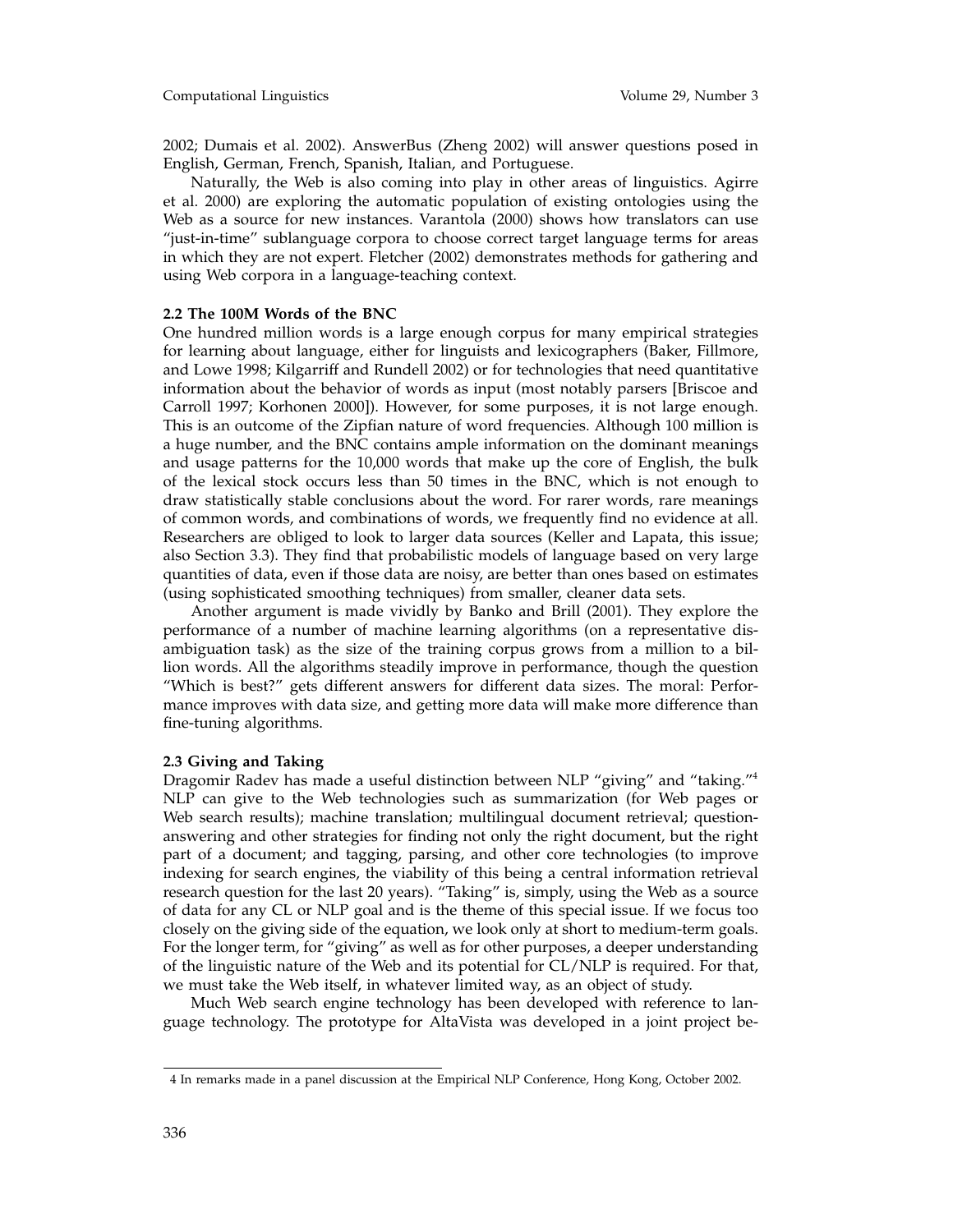tween Oxford University Press (exploring methods for corpus lexicography [Atkins 1993]) and DEC (interested in fast access to very large databases). Language identification algorithms (Beesley 1988; Grefenstette 1995), now widely used in Web search engines, were developed as NLP technology. The special issue explores a "homecoming" of Web technologies, with the Web now feeding one of the hands that fostered it.

# **3. Web Size and the Multilingual Web**

There were 56 million registered network addresses in July 1999, 125 million in January 2001, and 172 million in January 2003. A plot of this growth of the Web in terms of computer hosts can easily be generated. Linguistic aspects take a little more work and can be estimated only by sampling and extrapolation. Lawrence and Giles (1999) compared the overlap between page lists returned by different Web browsers over the same set of queries and estimated that, in 1999, there were 800 million indexable Web pages available. By sampling pages, and estimating an average page length of seven to eight kilobytes of nonmarkup text, they concluded that there might be six terabytes of text available then. In 2003, Google claims to search four times this number of Web pages, which raises the number of bytes of text available just through this one Web server to over 20 terabytes from directly accessible Web pages. At an average of 10 bytes per word, a generous estimate for Latin-alphabet languages, that suggests two thousand billion words.

The Web is clearly a multilingual corpus. How much of it is English? Xu (2000) estimated that 71% of the pages (453 million out of 634 million Web pages indexed by the Excite engine at that time) were written in English, followed by Japanese (6.8%), German (5.1%), French (1.8%), Chinese (1.5%), Spanish (1.1%), Italian (0.9%), and Swedish  $(0.7\%)$ .

We have measured the counts of some English phrases according to various search engines over time and compared them with counts in the BNC, which we know has 100 million words. Table 1 shows these counts in the BNC, on AltaVista in 1998 and in 2001, and then on Alltheweb in 2003. For example, the phrase *deep breath* appears 732 times in the BNC. It was indexed 54,550 times by AltaVista in 1998. This rose

#### **Table 1**

| $\mathbf{u}$ , $\mathbf{v}$ $\mathbf{v}$ |                 |                  |                         |                    |
|------------------------------------------|-----------------|------------------|-------------------------|--------------------|
| Sample Phrase                            | BNC.<br>(100 M) | WWW<br>Fall 1998 | <b>WWW</b><br>Fall 2001 | WWW<br>Spring 2003 |
| medical treatment                        | 414             | 46,064           | 627,522                 | 1,539,367          |
| prostate cancer                          | 39              | 40,772           | 518,393                 | 1,478,366          |
| deep breath                              | 732             | 54,550           | 170,921                 | 868,631            |
| acrylic paint                            | 30              | 7,208            | 43,181                  | 151,525            |
| perfect balance                          | 38              | 9,735            | 35,494                  | 355,538            |
| electromagnetic radiation                | 39              | 17,297           | 69,286                  | 258,186            |
| powerful force                           | 71              | 17,391           | 52,710                  | 249,940            |
| concrete pipe                            | 10              | 3,360            | 21,477                  | 43,267             |
| upholstery fabric                        | 6               | 3,157            | 8,019                   | 82,633             |
| vital organ                              | 46              | 7,371            | 28,829                  | 35,819             |
|                                          |                 |                  |                         |                    |

Frequencies of English phrases in the BNC and on AltaVista in 1998 and 2001, and on AlltheWeb in 2003. The counts for the BNC and AltaVista are for individual occurrences of the phrase. The counts for AlltheWeb are page counts (the phrase may appear more than once on any page).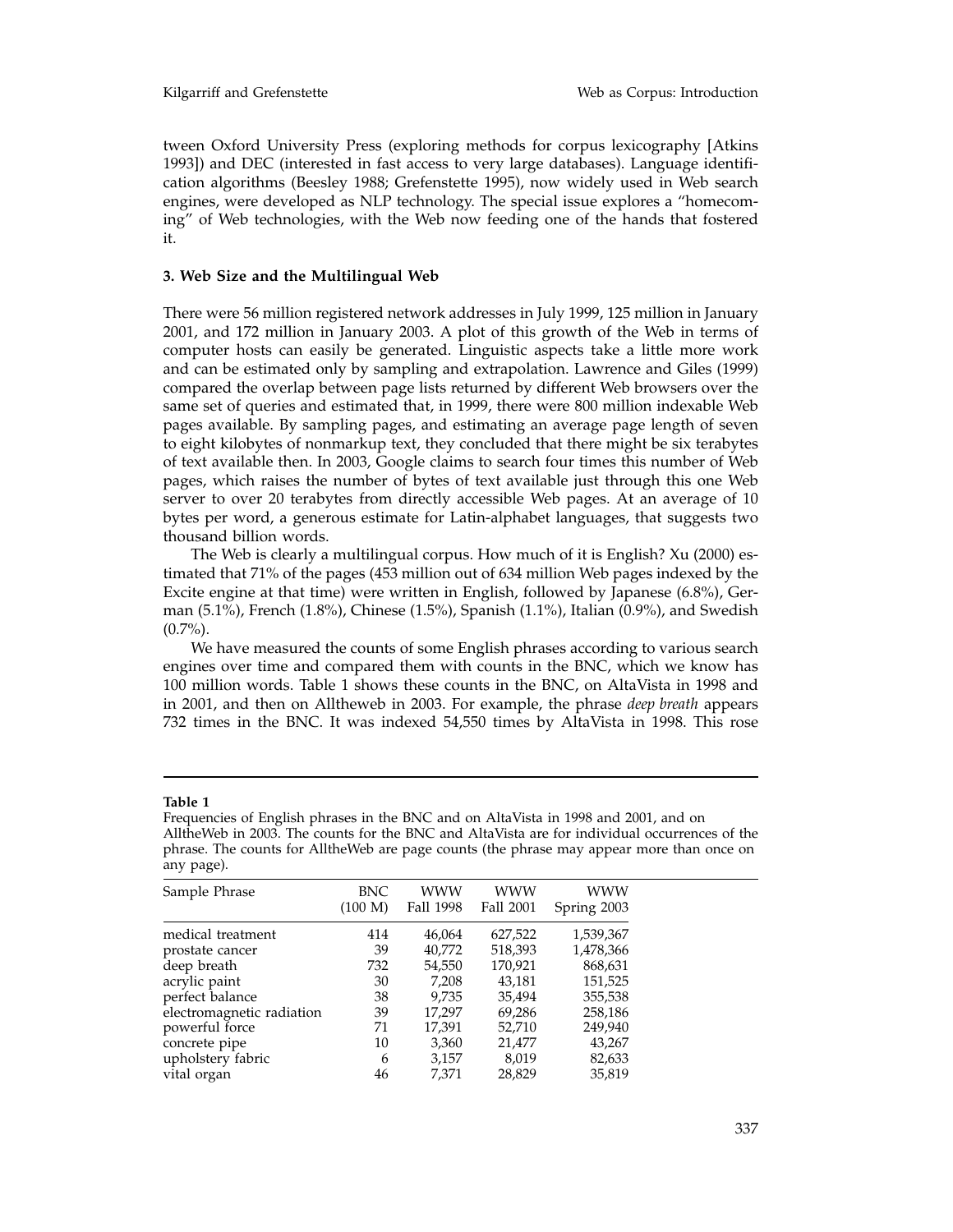to 170,921 in 2001. And in 2003, we could find 868,631 Web pages containing the contiguous words *deep breath* according to AlltheWeb. The numbers found through the search engines are more than three orders of magnitude higher than the BNC counts, giving a first indication of the size of the English corpus available on the Web.

We can derive a more precise estimate of the number of words available through a search engine by using the counts of function words as predictors of corpus size. Function words, such as *the*, *with*, and *in*, occur with a frequency that is relatively stable over many different types of texts. From a corpus of known size, we can calculate the frequency of the function words and extrapolate. In the 90-million-word written-English component of the BNC, *the* appears 5,776,487 times, around seven times for every 100 words. In the U.S. Declaration of Independence, *the* occurs 84 times. We predict that the Declaration is about  $84 \times 100/7 = 1,200$  words long. In fact, the text contains about 1,500 words. Using the frequency of one word gives a first approximation. A better result can be obtained by using more data points.

From the first megabyte of the German text found in the European Corpus Initiative Multilingual Corpus, $5$  we extracted frequencies for function words and other short, common words. We removed from the list words that were also common words in other languages.<sup>6</sup> AltaVista provided, on its results pages, along with a page count for a query, the number of times that each query word was found on the Web.7 Table 2 shows the relative frequency of the words from our known corpus, the index frequencies that AltaVista gave (February 2000), and the consequent estimates of the size of the German-language Web indexed by AltaVista.

We set aside words which give discrepant predictions (too high or too low) as (1) AltaVista does not record in its index the language a word comes from, so the count for the string *die* includes both the German and English occurrences, and (2) a word might be under- or overrepresented in the training corpus or on the Web (consider *here*, which occurs very often in "click here"). Averaging the remaining predictions gives an estimate of three billion words of German that could be accessed through AltaVista on the day in February 2000 that we conducted our test.

**Table 2**

| Short German words in the ECI corpus and via AltaVista, giving German Web estimates |  |  |  |  |  |  |  |  |  |  |  |  |
|-------------------------------------------------------------------------------------|--|--|--|--|--|--|--|--|--|--|--|--|
|-------------------------------------------------------------------------------------|--|--|--|--|--|--|--|--|--|--|--|--|

| Word    | Known-Size-Corpus<br>Relative Frequency | AltaVista<br>Frequency | Prediction for<br>German-Language Web |
|---------|-----------------------------------------|------------------------|---------------------------------------|
| oder    | 0.00561180                              | 13,566,463             | 2,417,488,684                         |
| sind    | 0.00477555                              | 11,944,284             | 2,501,132,644                         |
| auch    | 0.00581108                              | 15,504,327             | 2,668,062,907                         |
| wird    | 0.00400690                              | 11,286,438             | 2,816,750,605                         |
| nicht   | 0.00646585                              | 18,294,174             | 2,829,353,294                         |
| eine    | 0.00691066                              | 19,739,540             | 2,856,389,983                         |
| sich    | 0.00604594                              | 17.547.518             | 2,902,363,900                         |
| ist     | 0.00886430                              | 26,429,327             | 2,981,546,991                         |
| auf     | 0.00744444                              | 24,852,802             | 3,338,438,082                         |
| und     | 0.02892370                              | 101,250,806            | 3,500,617,348                         |
| Average |                                         |                        | 3,068,760,356                         |

<sup>5</sup> http://www.elsnet.org/resources/eciCorpus.html.

<sup>6</sup> These lists of short words and frequencies were initially used to create a language identifier.

<sup>7</sup> AltaVista has recently stopped providing information about how often individual words in a query have been indexed and now returns only a page count for the entire query.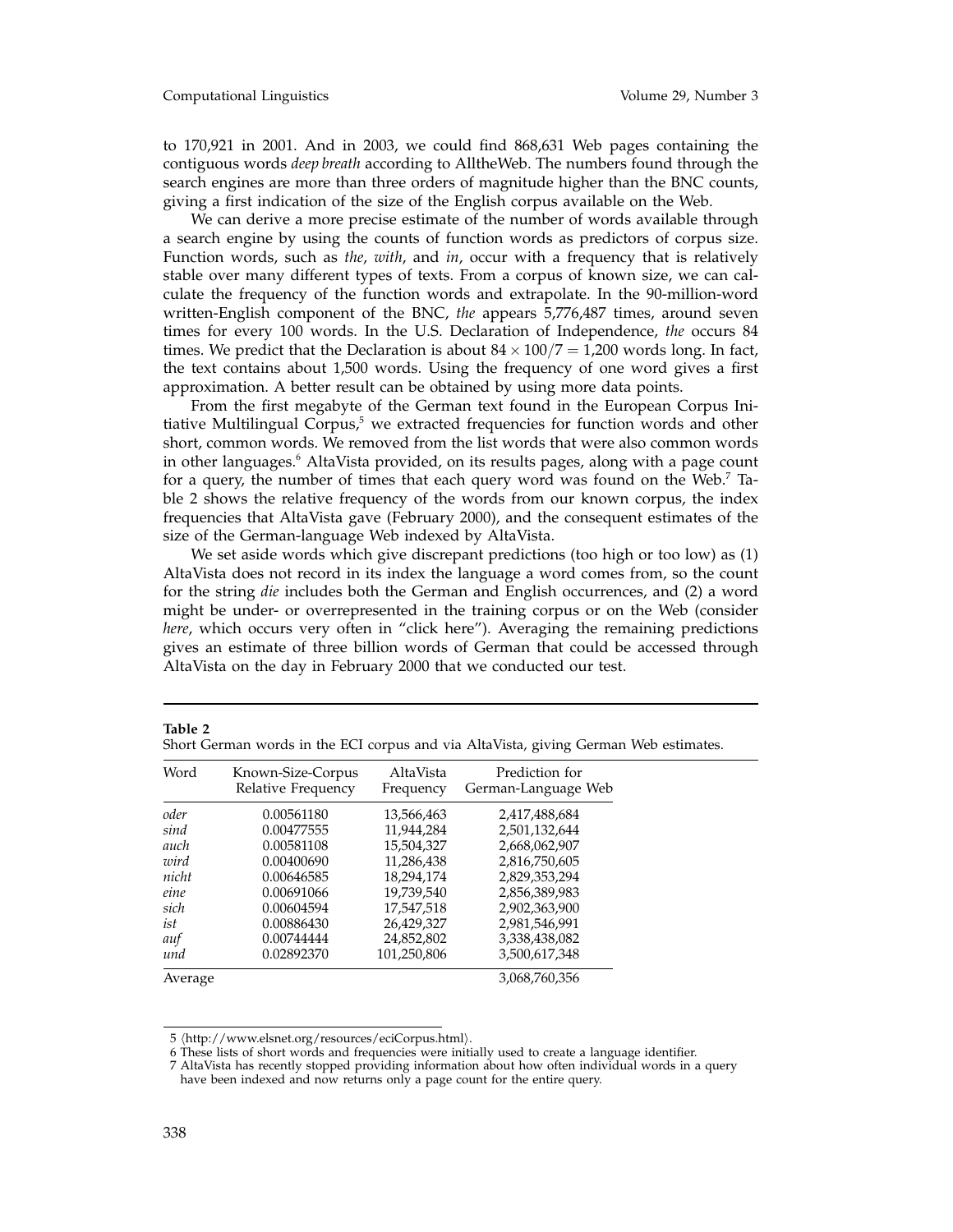| Language   | Web Size    | Language   | Web Size       |
|------------|-------------|------------|----------------|
| Albanian   | 10,332,000  | Catalan    | 203,592,000    |
| Breton     | 12,705,000  | Slovakian  | 216,595,000    |
| Welsh      | 14,993,000  | Polish     | 322,283,000    |
| Lithuanian | 35,426,000  | Finnish    | 326,379,000    |
| Latvian    | 39,679,000  | Danish     | 346,945,000    |
| Icelandic  | 53,941,000  | Hungarian  | 457,522,000    |
| Basque     | 55,340,000  | Czech      | 520,181,000    |
| Latin      | 55,943,000  | Norwegian  | 609,934,000    |
| Esperanto  | 57,154,000  | Swedish    | 1,003,075,000  |
| Roumanian  | 86,392,000  | Dutch      | 1,063,012,000  |
| Irish      | 88,283,000  | Portuguese | 1,333,664,000  |
| Estonian   | 98,066,000  | Italian    | 1,845,026,000  |
| Slovenian  | 119,153,000 | Spanish    | 2,658,631,000  |
| Croatian   | 136,073,000 | French     | 3,836,874,000  |
| Malay      | 157,241,000 | German     | 7,035,850,000  |
| Turkish    | 187,356,000 | English    | 76,598,718,000 |
|            |             |            |                |

Estimates of Web size in words, as indexed by AltaVista, for various languages.

This technique has been tested on controlled data (Grefenstette and Nioche 2000) in which corpora of different languages were mixed in various proportions and found to give reliable results. Table 3 provides estimates for the number of words that were available in 30 different Latin-script languages through AltaVista in March 2001. English led the pack with 76 billion words, and seven additional languages already had over a billion.

From the table, we see that even "smaller" languages such as Slovenian, Croatian, Malay, and Turkish have more than one hundred million words on the Web. Much of the research that has been undertaken on the BNC simply exploits its scale and could be transferred directly to these languages.

The numbers presented in Table 3 are lower bounds, for a number of reasons:

- AltaVista covers only a fraction of the indexable Web pages available (the fraction was estimated at just 15% by Lawrence and Giles [1999]).
- AltaVista may be biased toward North American (mainly English-language) pages by the strategy it uses to crawl the Web.
- AltaVista indexes only pages that can be directly called by a URL and does not index text found in databases that are accessible through dialog windows on Web pages (the "hidden Web"). This hidden Web is vast (consider MedLine, $<sup>8</sup>$  just one such database, with more than five billion</sup> words; see also Ipeirotis, Gravano, and Sahami [2001]), and it is not considered at all in the AltaVista estimates.

Repeating the procedure after an interval, the second author and Nioche showed that the proportion of non-English text to English is growing. In October 1996 there

<sup>8</sup> http://www4.ncbi.nlm.nih.gov/PubMed/.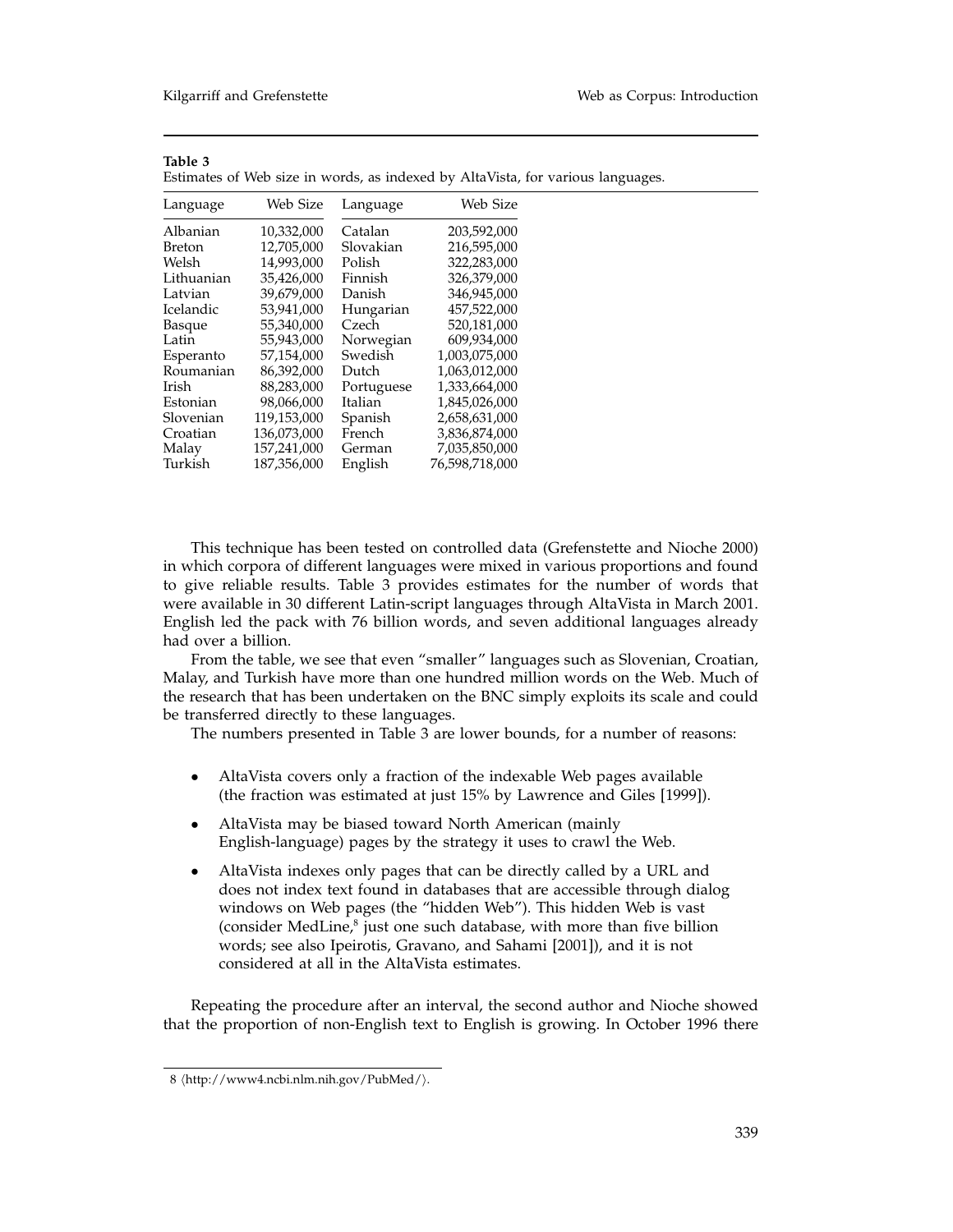#### **Table 4**

|  |  |  |  |  |  | AltaVista frequencies for candidate translations of <i>groupe de travail</i> . |
|--|--|--|--|--|--|--------------------------------------------------------------------------------|
|--|--|--|--|--|--|--------------------------------------------------------------------------------|

| labor cluster    | 21  | labour collective | 428     |
|------------------|-----|-------------------|---------|
| labor grouping   | 28  | work collective   | 759     |
| labour concern   | 45  | work concern      | 772     |
| labor concern    | 77  | labor group       | 3,977   |
| work grouping    | 124 | labour group      | 10,389  |
| work cluster     | 279 | work group        | 148,331 |
| labor collective | 423 |                   |         |

were 38 German words for every 1,000 words of English indexed by AltaVista. In August 1999, there were 71, and in March 2001, 92.

### **3.1 Finding the Right Translation**

How can these large numbers be used for other language-processing tasks? Consider the compositional French noun phrase *groupe de travail*. In the MEMODATA bilingual dictionary,9 the French word *groupe* is translated by the English words *cluster, group, grouping, concern*, and *collective*. The French word *travail* translates as *work, labor*, or *labour*. Many Web search engines allow the user to search for adjacent phrases. Combining the possible translations of *groupe de travail* and submitting them to AltaVista in early 2003 yielded the counts presented in Table 4. The phrase *work group* is 15 times more frequent than any other and is also the best translation among the tested possibilities. A set of controlled experiments of this form is described in Grefenstette (1999). In Grefenstette's study, a good translation was found in 87% of ambiguous cases from German to English and 86% of ambiguous cases from Spanish to English.

# **4. Representativeness**

We know the Web is big, but a common response to a plan to use the Web as a corpus is "but it's not representative." There are a great many things to be said about this. It opens up a pressing yet almost untouched practical and theoretical issue for computational linguistics and language technology.

# **4.1 Theory**

First, "representativeness" begs the question "representative of what?" Outside very narrow, specialized domains, we do not know with any precision what existing corpora might be representative of. If we wish to develop a corpus of general English, we may think it should be representative of general English, so we then need to define the population of "general English-language events" of which the corpus will be a sample. Consider the following issues:

• Production and reception: Is a language event an event of speaking or writing, or one of reading or hearing? Standard conversations have, for each utterance, one speaker and one hearer. A *Times* newspaper article has (roughly) one writer and several hundred thousand readers.

<sup>9</sup> See  $\langle$ http://www.elda.fr/cata/text/M0001.html $\rangle$ . The basic multilingual lexicon produced by MEMODATA contains 30,000 entries for five languages: French, English, Italian, German, Spanish.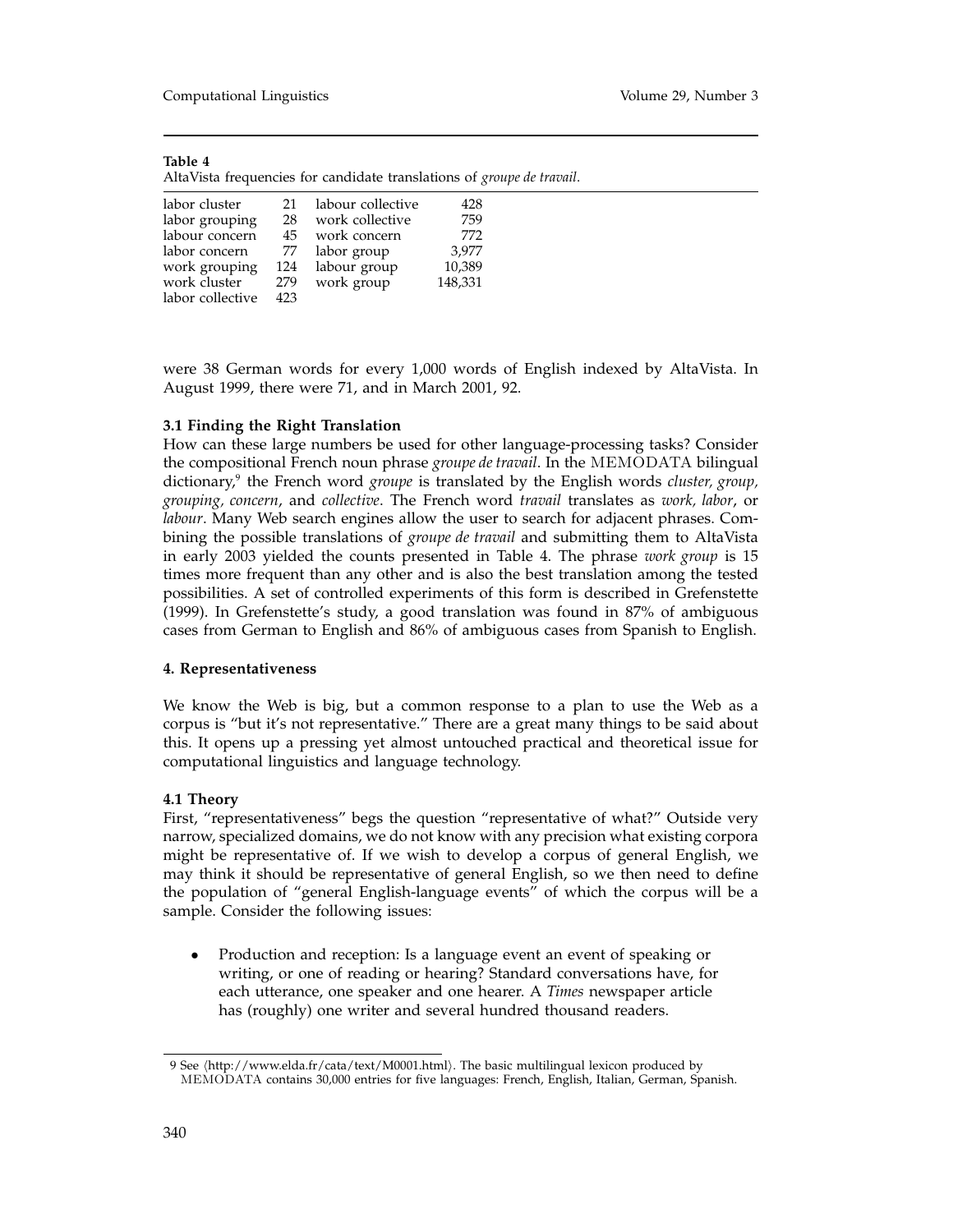- Speech and text: Do speech events and written events have the same status? It seems likely that there are orders of magnitude more speech events than writing events, yet most corpus research to date has tended to focus on the more tractable task of gathering and working with text.
- Background language: Does muttering under one's breath or talking in one's sleep constitute a speech event, and does doodling with words constitute a writing event? Or, on the reception side, does passing (and possibly subliminally reading) a roadside advertisement constitute a reading event? And what of having the radio on but not attending to it, or the conversational murmur in a restaurant?
- Copying: if *I'd like to teach the world to sing*, and, like Michael Jackson or the Spice Girls, am fairly successful in this goal and everyone sings my song, then does each individual singing constitute a distinct language production event?

In the text domain, organizations such as Reuters produce news feeds that are typically adapted to the style of a particular newspaper and then republished: Is each republication a new writing event? (These issues, and related themes of cut-and-paste authorship, ownership, and plagiarism, are explored in Wilks [2003].)

# **4.2 Technology**

Application developers urgently need to know what to do about sublanguages. It has often been argued that, within a sublanguage, few words are ambiguous, and a limited repertoire of grammatical structures is used (Kittredge and Lehrberger 1982). This points to sublanguage-specific application development's being substantially simpler than general-language application development. However, many of the resources that developers may wish to use are general-language resources, such as, for English, WordNet, ANLT, XTag, COMLEX, and the BNC. Are they relevant for building applications for sublanguages? Can they be used? Is it better to use a language model based on a large general-language corpus or a relatively tiny corpus of the right kind of text? Nobody knows. There is currently no theory, no mathematical models, and almost no discussion.

A related issue is that of porting an application from the sublanguage for which it was developed to another. It should be possible to use corpora for the two sublanguages to estimate how large a task this will be, but again, our understanding is in its infancy.

# **4.3 Language Modeling**

Much work in recent years has gone into developing language models. Clearly, the statistics for different types of text will be different (Biber 1993). This imposes a limitation on the applicability of any language model: We can be confident only that it predicts the behavior of language samples of the same text type as the trainingdata text type (and we can be entirely confident only if training and test samples are random samples from the same source).

When a language technology application is put to use, it will be applied to new text for which we cannot guarantee the text type characteristics. There is little work on assessing how well one language model fares when applied to a text type that is different from that of the training corpus. Two studies in this area are Sekine (1997) and Gildea (2001), both of which show substantial variation in model performance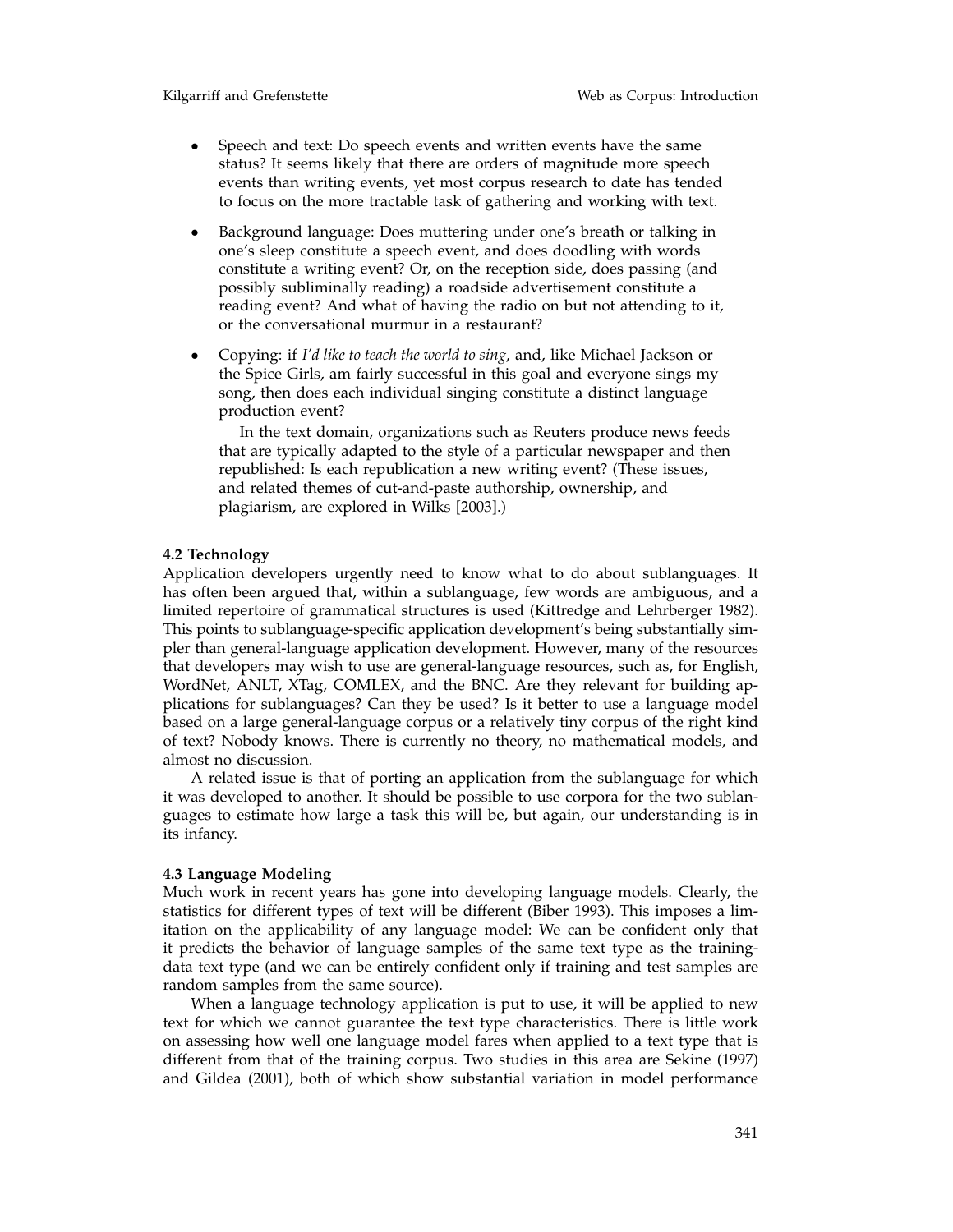#### **Table 5**

Hits for Spanish *pensar que* with and without possible "dequeismos errors" (spurious *de* between the verb and the relative), from Alltheweb.com (March 2003). Not all items are errors (e.g., "...pienso de que manera..." ... *think how*...). The correct form is always at least 500 times more common than any potentially incorrect form.

| pienso de que  | 388     |
|----------------|---------|
| pienso que     | 356,874 |
| piensas de que | 173     |
| piensas que    | 84,896  |
| piense de que  | 92      |
| piense que     | 67,243  |
| pensar de que  | 1,640   |
| pensar que     | 661,883 |

when the training corpus changes. The lack of theory of text types leaves us without a way of assessing the usefulness of language-modeling work.

#### **4.4 Language Errors**

Web texts are produced by a wide variety of authors. In contrast to paper-based, copyedited published texts, Web-based texts may be produced cheaply and rapidly with little concern for correctness. On Google a search for "I beleave" has 3,910 hits, and "I beleive," 70,900. The correct "I believe" appears on over four million pages. Table 5 presents what is regarded as a common grammatical error in Spanish, comparing the frequency of such forms to the accepted forms on the Web. All the "erroneous" forms exist, but much less often than the "correct" forms. The Web is a dirty corpus, but expected usage is much more frequent than what might be considered noise.

#### **4.5 Sublanguages and General-Language-Corpus Composition**

A language can be seen as a modest core of lexis, grammar, and constructions, plus a wide array of different sublanguages, as used in each of a myriad of human activities. This presents a challenge to general-language resource developers: Should sublanguages be included? The three possible positions are

- No, none should.
- Some, but not all, should.
- Yes, all should.

The problem with the first position is that, with all sublanguages removed, the residual core gives an impoverished view of language (quite apart from demarcation issues and the problem of determining what is left). The problem with the second is that it is arbitrary. The BNC happens to include cake recipes and research papers on gastro-uterine diseases, but not car manuals or astronomy texts. The third has not, until recently, been a viable option.

## **4.6 Literature**

To date, corpus developers have been obliged to make pragmatic decisions about the sorts of text to go into a corpus. Atkins, Clear, and Ostler (1992) describe the desiderata and criteria used for the BNC, and this stands as a good model for a general-purpose, general-language corpus. The word *representative* has tended to fall out of discussions, to be replaced by the meeker *balanced*.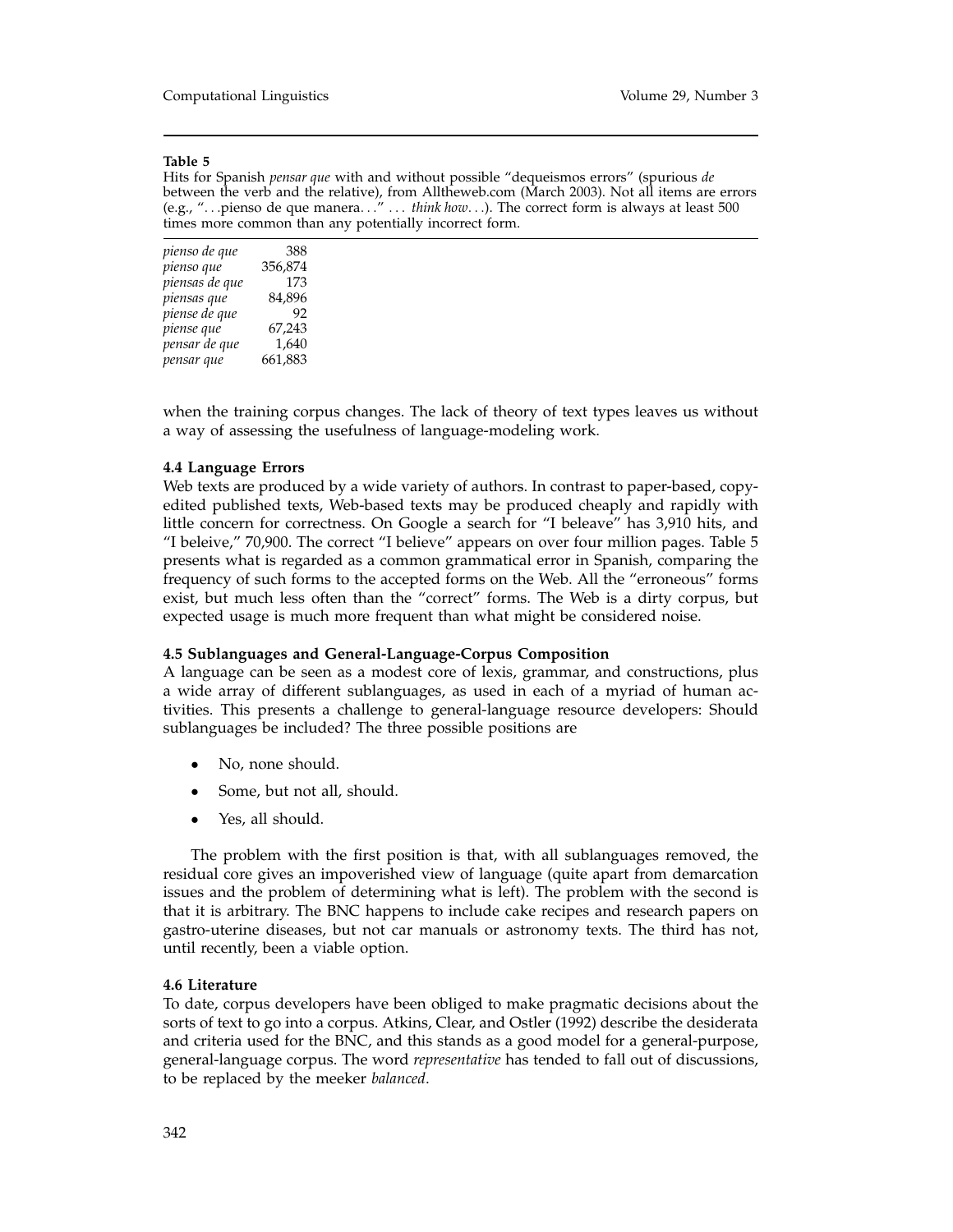The recent history of mathematically sophisticated modeling of language variation begins with Biber (1988), who identifies and quantifies the linguistic features associated with different spoken and written text types. Habert and colleagues (Folch et al. 2000; Beaudouin et al. 2001) have been developing a workstation for specifying subcorpora according to text type, using Biber-style analyses, among others. In Kilgarriff (2001) we present a first pass at quantifying similarity between corpora, and Cavaglia (2002) continues this line of work. As mentioned above, Sekine (1997) and Gildea (2001) directly address the relation between NLP systems and text type; one further such item is Roland et al. (2000). Buitelaar and Sacaleanu (2001) explores the relation between domain and sense disambiguation. A practical discussion of a central technical concern is Vossen (2001), which tailors a general-language resource for a domain.

Baayen (2001) presents sophisticated mathematical models for word frequency distributions, and it is likely that his mixture models have potential for modeling sublanguage mixtures. His models have been developed with a specific, descriptive goal in mind and using a small number of short texts: It is unclear whether they can be usefully applied in NLP.

Although the extensive literature on text classification (Manning and Schütze 1999, pages 575–608) is certainly relevant, it most often starts from a given set of categories and cannot readily be applied to the situation in which the categories are not known in advance. Also, the focus is usually on content words and topics or domains, with other differences of genre or sublanguage remaining unexamined. Exceptions focusing on genre include Kessler, Nunberg, and Schütze (1997) and Karlgren and Cutting (1994).

# **4.7 Representativeness: Conclusion**

The Web is not representative of anything else. But neither are other corpora, in any well-understood sense. Picking away at the question merely exposes how primitive our understanding of the topic is and leads inexorably to larger and altogether more interesting questions about the nature of language, and how it might be modeled.

"Text type" is an area in which our understanding is, as yet, very limited. Although further work is required irrespective of the Web, the use of the Web forces the issue. Where researchers use established corpora, such as Brown, the BNC, or the Penn Treebank, researchers and readers are willing to accept the corpus name as a label for the type of text occurring in it without asking critical questions. Once we move to the Web as a source of data, and our corpora have names like "April03-sample77," the issue of how the text type(s) can be characterized demands attention.

# **5. Introduction to Articles in This Special Issue**

One use of a corpus is to extract a language model: a list of weighted words, or combinations of words, that describe (1) how words are related, (2) how they are used with each other, and (3) how common they are in a given domain. Language models are used in speech processing to predict which word combinations are likely interpretations of a sound stream, in information retrieval to decide which words are useful indicators of a topic, and in machine translation to identify good translation candidates.

In this volume, Celina Santamaría, Julio Gonzalo, and Felisa Verdejo describe how to build sense-tagged corpora from the Web by associating word meanings with Web page directory nodes. The Open Directory Project (at  $\langle d_{\text{moz.org}} \rangle$ ) is a collaborative, volunteer project for classifying Web pages into a taxonomic hierarchy. Santamaría et al. present an algorithm for attaching WordNet word senses to nodes in this same taxonomy, thus providing automatically created links between word senses and Web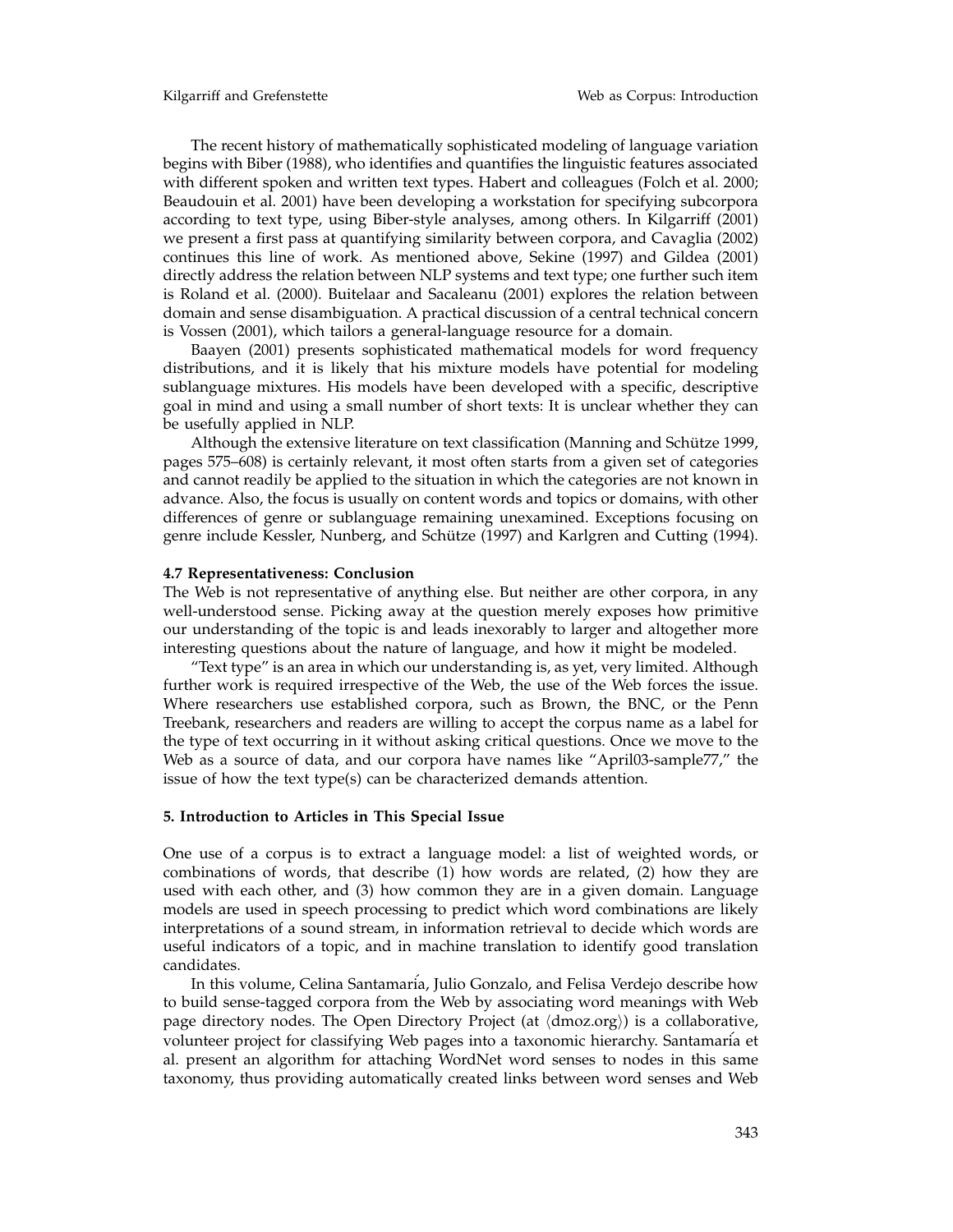pages. They also show how this method can be used for automatic acquisition of sense-tagged corpora, from which one could, among other things, produce language models tied to certain senses of words, or for a certain domain.

Unseen words, or word sequences—that is, words or sequences not occurring in training data—are a problem for language models. If the corpus from which a particular model is extracted is too small, there are many such sequences. Taking the second author's work, as described above, as a starting point, Frank Keller and Mirella Lapata examine how useful the Web is as a source of frequency information for rare items: specifically, for dependency relations involving two English words such as <*fulfill* OB-JECT *obligation*>. They generate pairs of common words, constructing combinations that are and are not attested in the BNC. They then compare the frequency of these combinations in a larger 325-million-word corpus and on the Web. They find that Web frequency counts are consistent with those for other large corpora. They also report on a series of human-subject experiments in which they establish that Web statistics are good at predicting the intuitive plausibility of predicate-argument pairs. Other experiments discussed in their article show that Web counts correlate reliably with counts re-created using class-based smoothing and overcome some problems of data sparseness in the BNC.

Other very large corpora are available for English (English is an exception), and the other three papers in the special issue all exploit the multilinguality of the Web. Andy Way and Nano Gough show how the Web can provide data for an examplebased machine translation (Nagao 1984) system. First, they extract 200,000 phrases from a parsed corpus. These phrases are sent to three online translation systems. Both original phrases and translations are chunked. From these pairings a set of chunk translations is extracted to be applied in a piecewise fashion to new input text. The authors use the Web again at a final stage to rerank possible translations by verifying which subsequences among the possible translations are most attested.

The two remaining articles present methods for building aligned bilingual corpora from the Web. It seems plausible that such automatic construction of translation dictionaries can palliate the lack of translation resources for many language pairs. Philip Resnik was the first to recognize that it is possible to build large parallel bilingual corpora from the Web. He found that one can exploit the appearance of language flags and other clues that often lead to a version of the same page in a different language.<sup>10</sup> In this issue, Resnik and Noah Smith present their STRAND system for building bilingual corpora from the Web.

An alternative method is presented by Wessel Kraaij, Jian-Yun Nie, and Michel Simard. They use the resulting parallel corpora to induce a probabilistic translation dictionary that is then embedded into a cross-language information retrieval system. Various alternative embeddings are evaluated using the CLEF (Peters 2001) multilingual information retrieval test beds.

#### **6. Prospects**

The default means of access to the Web is through a search engine such as Google. Although the Web search engines are dazzlingly efficient pieces of technology and excellent at the task they set for themselves, for the linguist they are frustrating:

<sup>10</sup> For example, one can find Azerbaijan news feeds online at  $\langle http://www.525ci.com\rangle$  in Azeri (written with a Turkish code set), and on the same page are pointers to versions of the same stories in English and in Russian.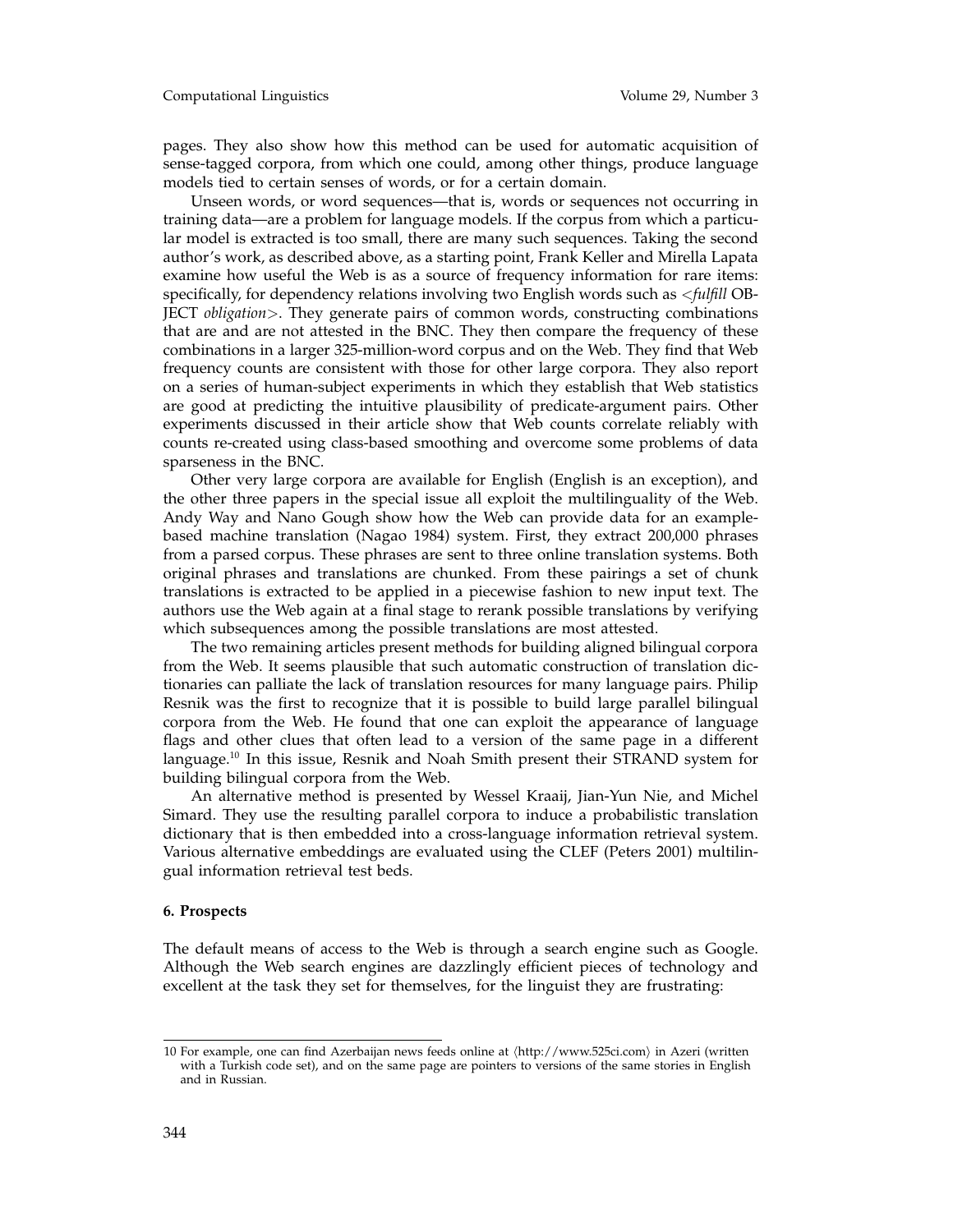- The search engine results do not present enough instances (1,000 or 5,000) maximum).
- They do not present enough context for each instance (Google provides a fragment of around ten words).
- They are selected according to criteria that are, from a linguistic perspective, distorting (with uses of the search term in titles and headings going to the top of the list and often occupying all the top slots).
- They do not allow searches to be specified according to linguistic criteria such as the citation form for a word, or word class.
- The statistics are unreliable, with frequencies given for "pages containing *x*" varying according to search engine load and many other factors.

If only these constraints were removed, a search engine would be a wonderful tool for language researchers. Each of the constraints could straightforwardly be resolved by search engine designers, but linguists are not a powerful lobby, and search engine company priorities will never perfectly match our community's. This suggests a better solution: Do it ourselves. Then the kinds of processing and querying would be designed explicitly to meet linguists' desiderata, without any conflict of interest or "poor relation" role. Large numbers of possibilities open up. All those processes of linguistic enrichment that have been applied with impressive effect to smaller corpora could be applied to the Web. We could parse the Web. Web searches could be specified in terms of lemmas, constituents (e.g., noun phrase), and grammatical relations rather than strings. The way would be open for further anatomizing of Web text types and domains. Thesauruses and lexicons could be developed directly from the Web. And all for a multiplicity of languages. $11$ 

The Web contains enormous quantities of text, in numerous languages and language types, on a vast array of topics. Our take on the Web is that it is a fabulous linguists' playground. We hope the special issue will encourage you to come on out and play!

#### **References**

- Agirre, Eneko, Olatz Ansa, Eduard Hovy and David Martinez. 2000. Enriching very large ontologies using the WWW. In *Proceedings of the Ontology Learning Workshop of the European Conference of AI (ECAI)*, Berlin.
- Atkins, Sue. 1993. Tools for computer-aided corpus lexicography: The Hector project. *Acta Linguistica Hungarica*, 41:5–72.
- Atkins, Sue, Jeremy Clear, and Nicholas Ostler. 1992. Corpus design criteria. *Literary and Linguistic Computing*, 7(1):1–16.
- Baayen, Harald. 2001. *Word Frequency Distributions*. Kluwer, Dordrecht.
- Baker, Collin F., Charles J. Fillmore, and John B. Lowe. 1998. The Berkeley FrameNet Project. In *Proceedings of*

*COLING-ACL*, pages 86–90, Montreal, August.

- Banko, Michele and Eric Brill. 2001. Scaling to very very large corpora for natural language disambiguation. In *Proceedings of the 39th Annual Meeting of the Association for Computational Linguistics and the 10th Conference of the European Chapter of the Association for Computational Linguistics*, Toulouse.
- Beaudouin, Valérie, Serge Fleury, Benoît Habert, Gabriel Illouz, Christian Licoppe, and Marie Pasquier. 2001. Typweb: décrire la toile pour mieux comprendre les parcours. In *Colloque International sur les Usages et les Services des T ´el ´ecommunications* (CIUST'01), Paris, June. Available at  $\langle$ http://www.cavi.univ-

<sup>11</sup> The idea is developed further in Grefenstette (2001) and in Kilgarriff (2003).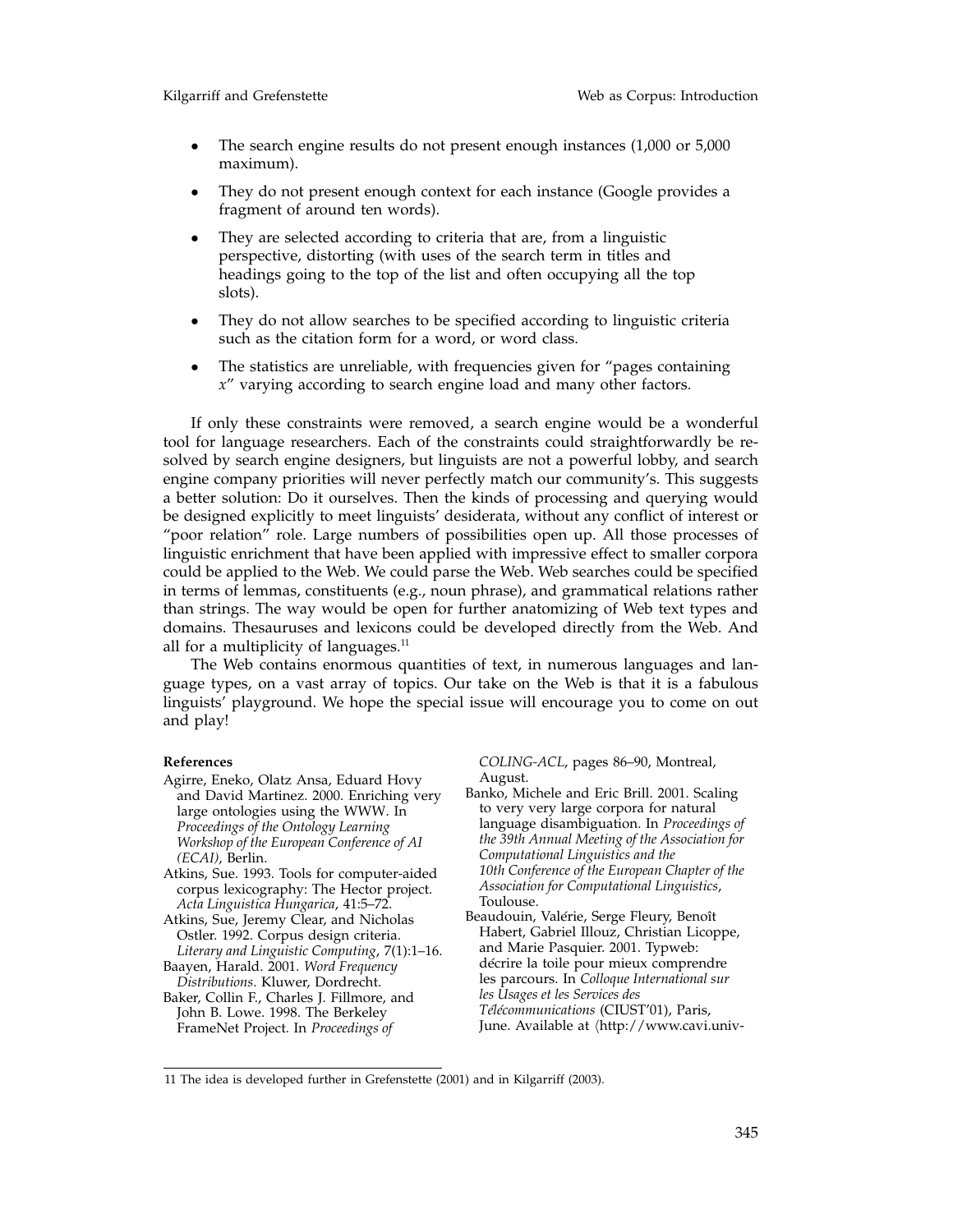paris3.fr/ilpga/ilpga/sfleury/typweb.htm).

- Beesley, Kenneth R. 1988. Language identifier: A computer program for automatic natural-language identification of on-line text. In *Language at Crossroads: Proceedings of the 29th Annual Conference of the American Translators Association*, pages 47–54, October 12–16.
- Biber, Douglas. 1988. *Variation across speech and writing*. Cambridge University Press, Cambridge.
- Biber, Douglas. 1993. Using register-diversified corpora for general language studies. *Computational Linguistics*, 19(2):219–242.
- Briscoe, Ted and John Carroll. 1997. Automatic extraction of subcategorization from corpora. In *Proceedings of the Fifth Conference on Applied Natural Language Processing*, pages 356–363, Washington, DC, April.
- Buitelaar, Paul and Bogdan Sacaleanu. 2001. Ranking and selecting synsets by domain relevance. In *Proceedings of the Workshop on WordNet and Other Lexical Resources: Applications, Extensions and Customizations, NAACL*, Pittsburgh, June.
- Burnard, Lou. 1995. *The BNC Reference Manual*. Oxford University Computing Service, Oxford.
- Cavaglia, Gabriela. 2002. Measuring corpus homogeneity using a range of measures for inter-document distance. In *Proceedings of the Third International Conference on Language Resources and Evaluation*, pages 426–431, Las Palmas de Gran Canaria, Spain, May.
- Church, Kenneth W. and Robert L. Mercer. 1993. Introduction to the special issue on computational linguistics using large corpora. *Computational Linguistics*, 19(1):1–24.
- Dumais, Susan, Michele Banko, Eric Brill, Jimmy Lin, and Andrew Ng. 2002. Web question answering: Is more always better? In *Proceedings of the 25th ACM SIGIR*, pages 291–298, Tampere, Finland.
- Fletcher, William. 2002. Facilitating compilation and dissemination of ad-hoc web corpora. In *Teaching and Language Corpora 2002.* Available at  $\langle$ http:// miniappolis.com/KWiCFinder/ KWiCFinder.html).<br>.
- Folch, Helka, Serge Heiden, Benoît Habert, Serge Fleury, Gabriel Illouz, Pierre Lafon, Julien Nioche, and Sophie Prévost. 2000. Typtex: Inductive typological text classification by multivariate statistical analysis for NLP systems tuning/evaluation. In *Proceedings of the Second Language Resources and Evaluation*

*Conference*, pages 141–148, Athens, May–June.

- Fujii, Atsushi and Tetsuya Ishikawa. 2000. Utilizing the World Wide Web as an encyclopedia: Extracting term descriptions from semi-structured text. In *Proceedings of the 38th Meeting of the ACL*, pages 488–495, Hong Kong, October.
- Gildea, Daniel. 2001. Corpus variation and parser performance. In *Proceedings of the Conference on Empirical Methods in NLP*, Pittsburgh, PA.
- Greenwood, Mark, Ian Roberts, and Robert Gaizauskas. 2002. University of Sheffield TREC 2002 Q & A system. In E. M. Voorhees and Lori P. Buckland, editors, *The Eleventh Text Retrieval Conference (TREC-11)*, Washington. U.S. Government Printing Office.
- Grefenstette, Gregory. 1995. Comparing two language identification schemes. In *Proceedings of the Third International Conference on the Statistical Analysis of Textual Data (JADT'95)*, pages 263–268, Rome, December 11–13. Available at www.xrce.xerox.com/competencies/contentanalysis/publications/Documents/P49030/ content/gg\_aslib.pdf).
- Grefenstette, Gregory. 1999. The WWW as a resource for example-based MT tasks. Paper presented at ASLIB "Translating and the Computer" conference, London, October.
- Grefenstette, Gregory. 2001. Very large lexicons. In Walter Daelemans, Khalil Simaan, Jakub Zavrel, and Jorn Veenstra, editors, *Computational Linguistics in the Netherlands 2000: Selected Papers from the Eleventh CLIN Meeting*, Language and Computers 37. Rodopi, Amsterdam.
- Grefenstette, Gregory and Julien Nioche. 2000. Estimation of english and non-english language use on the WWW. In *Proceedings of the RIAO (Recherche d'Informations Assistée par Ordinateur*), pages 237–246, Paris.
- Hawking, D., E. Voorhees, N. Craswell, and P. Bailey. 1999. Overview of the TREC8 Web track. In *Proceedings of the Eighth Text Retrieval Conference*, Gaithersburg, Maryland, November.
- Ipeirotis, Panagiotis G., Luis Gravano, and Mehran Sahami. 2001. Probe, count, and classify: Categorizing hidden Web databases. In *Proceedings of the SIGMOD Conference*, Santa Barbara, CA.
- Jones, Rosie and Rayid Ghani. 2000. Automatically building a corpus for a minority language from the Web. In *Proceedings of the Student Workshop of the 38th Annual Meeting of the Association for*